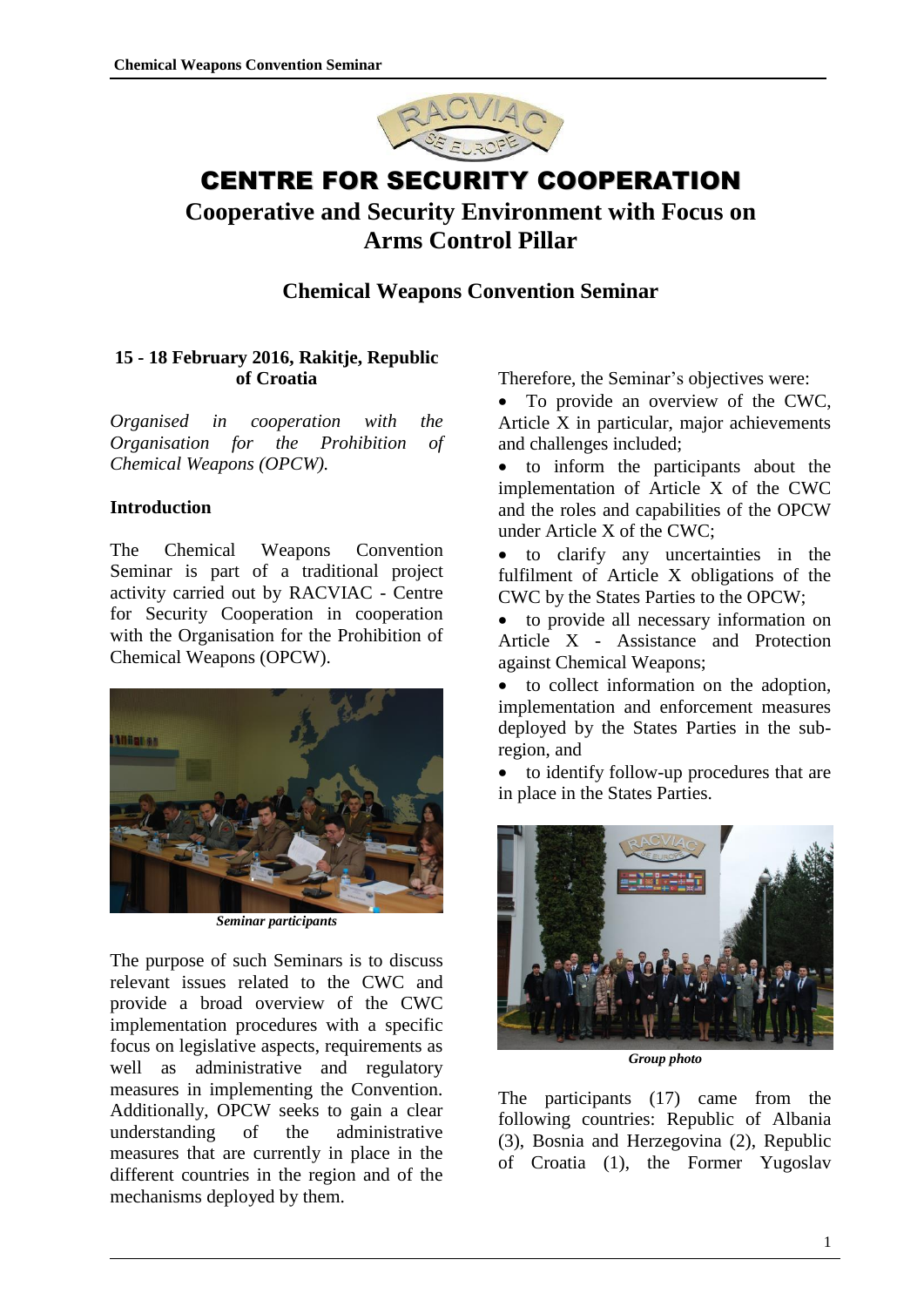Republic of Macedonia\* (2), Montenegro (3), the Russian Federation (1), Republic of Serbia (1), Republic of Turkey (1) and Kosovo (3). They were both senior and junior military officials and civilians, dealing with related issues.

The Seminar was conducted with the assistance of two (2) lecturers: Mr Guy Valente (Project Officer, OPCW) and Ms Katarina Gromulsova (Inspector – Analytical Chemist, OPCW).

It was carried out as a combination of lectures and presentations followed by questions and answers. This Seminar was designed with the goal to share expertise, opinions and lessons learned, to identify problems and find possible solutions, as well as to explore the ways ahead. The Seminar also provided a favourable environment and atmosphere for valuable and focused discussions.

#### **Execution**

 $\overline{a}$ 

The Seminar began on 16 February 2016 with the welcome address of Director of RACVIAC, Ambassador Haydar Berk, followed by the opening remarks of Mr Guy Valente, Project Officer, on behalf of OPCW.



*Mr Guy Valente and Ambassador Haydar Berk, Director of RACVIAC*

During the first working day (Tuesday, 16 February 2016) the following topics were presented:

*"The Chemical Weapons Convention and the OPCW":* During this presentation Mr Guy Valente gave a brief overview of the Convention itself with particular emphasis on Article X and the functional relationship between OPCW and member states.

During the presentation that followed, Ms Katarina Gromulsova informed the participants about Chemical Forensics and the First Responder, under the subtitle *"Thinking Ahead* ".

In the afternoon the work continued with a case study and discussion, entitled "*A Strange Outbreak".*

With the help of the moderators, Guy Valente and Katarina Gromulsova, the participants could actively participate in a scenario which explored a mysterious public health event. Participants were challenged to explore it and make decisions in a modified 'table-top exercise' format. The aim of this was to prompt participants into considering the event in the context of their home country and identify strengths and weaknesses within the framework of their type of response.

The second working day (Wednesday, 17 February 2016) was reserved exclusively for national presentations.



*During the Seminar*

<sup>\*</sup> *Turkey recognizes the Republic of Macedonia with its constitutional name.*

*This designation is without prejudice to positions on status, and is in line with UNSCR 1244 and the ICJ Opinion on the Kosovo Declaration of Independence. (In accordance with Arrangements regarding regional representation and cooperation).*